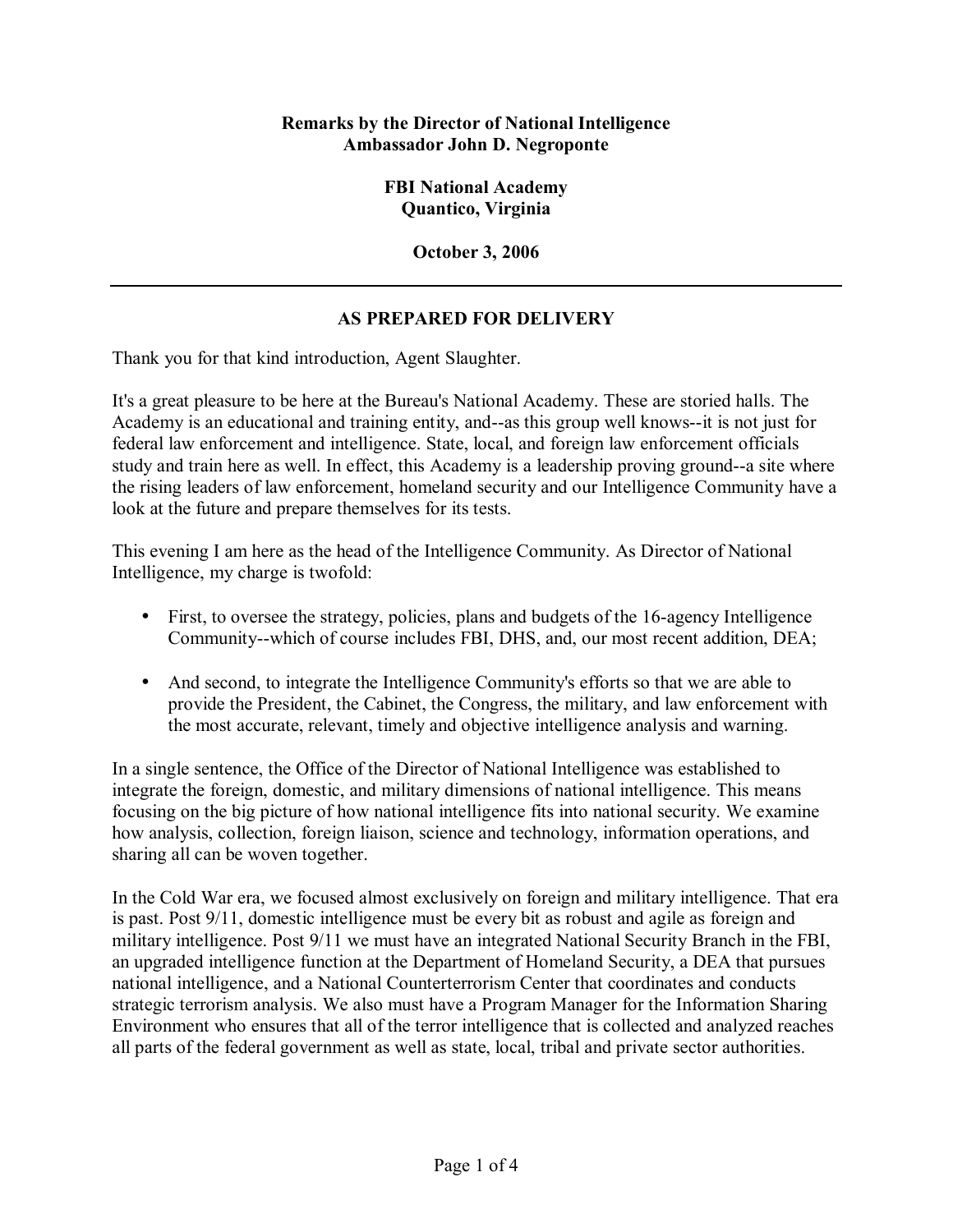No institutional aspect of intelligence reform has been more important than our work with the Department of Justice and the FBI to create and provide resources for the National Security Branch.

Since the establishment of the NSB in September 2005, the FBI has implemented a comprehensive plan to combine the missions, capabilities, and resources of the counterterrorism, counterintelligence, and intelligence elements of the FBI.

Such change, of course, is not new to the FBI. The history of the FBI is replete with examples of adapting to change: accepting the directive to fight organized crime in the 1950's, enforcing the civil rights laws of the 1960's, and diving into the drug wars in 1982.

But change is difficult, and training is key to the transformation of the FBI's intelligence service. Whether it is basic or advanced national security training, human intelligence, analytical training, asset validation and tradecraft techniques, or joint training of FBI Agents with other Intelligence Community members like CIA, training is a critical piece of the intelligence equation.

For those just joining the ranks of the FBI as an Agent or an Analyst, or those attending advanced in-service training such as the Human Source Targeting and Development course currently in session, you are here at an opportune time. What you are learning in this unique Academy is helping us build the NSB lesson by lesson, and the NSB, in turn, is providing the United States with capabilities we must have if we are to anticipate, identify, and stop terrorist networks before they assault us again in the homeland.

One need not look far for concrete evidence of this imperative. Consider the recent plot to blow up airliners from the UK. That plot failed because law enforcement, intelligence, diplomats, political leaders, and concerned citizens all made coordinated contributions to ensuring that it failed. Yes, you need institutional innovation, and you need institutions working together, each playing their assigned role, but most of all, you need information sharing. Law enforcement and intelligence, working together, will do the right thing if they have the right information when they need it.

Whether you are at the beginning or mid-point of your FBI or DEA career, supervising a city police unit, or representing a foreign law enforcement agency, you're all in the same boat if you do not know a threat is heading your way, or if you cannot alert others to the fact that you've encountered a suspicious group or activity that requires additional resources to analyze and assess.

We all recognize that--while protecting the rights of our citizens--critical terrorism information can be developed by engaged police officers who patrol the streets of our nation. In fact, without engaged police officers, we may not stop the next threat. The federal government can't be--and shouldn't try to be--everywhere all the time. We rely mightily on the more than 13,000 state and local police departments in the United States. Our state and local colleagues are our eyes and ears throughout the nation.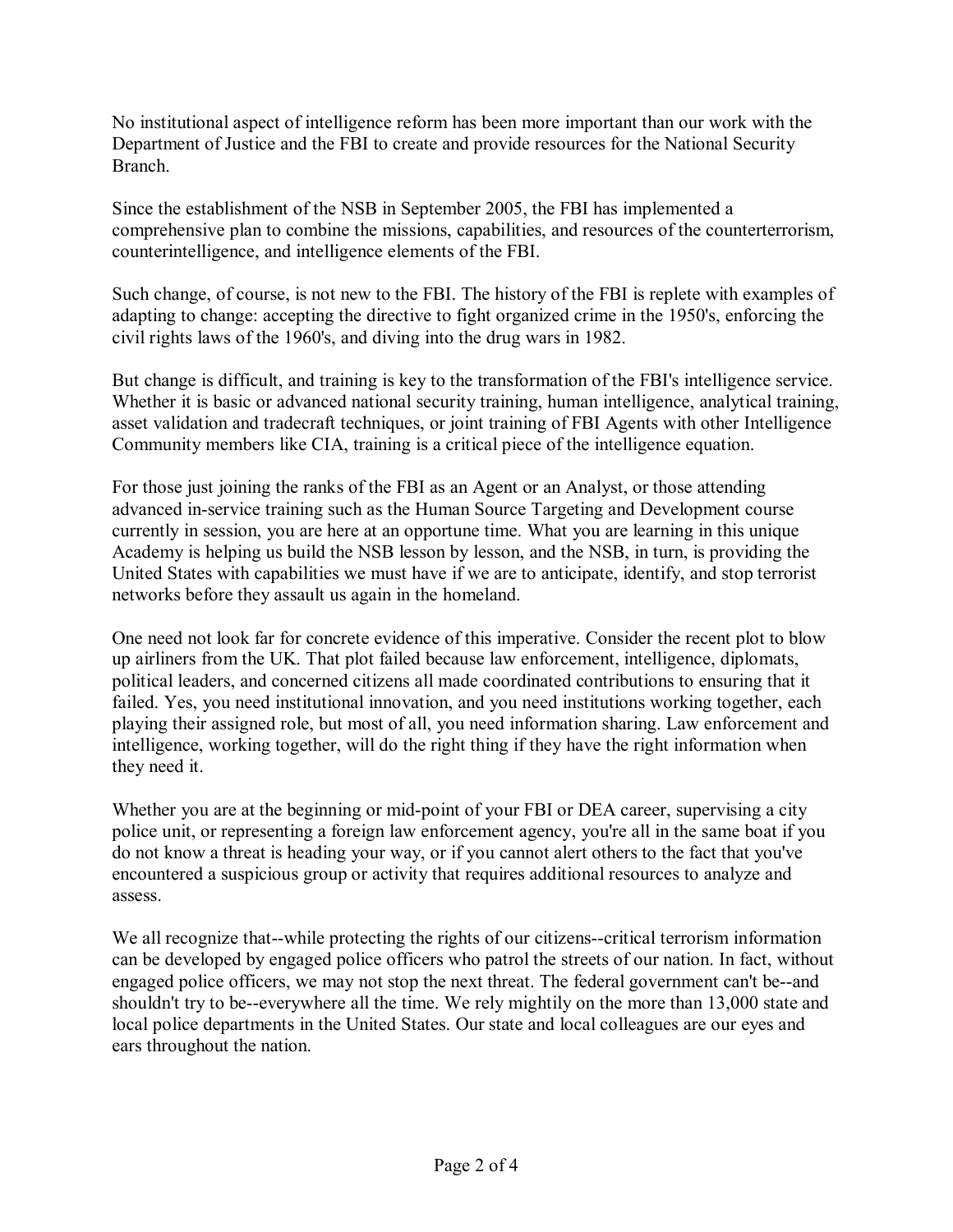So when you find something--or when we find something--the information has to move, and move fast. Our National Intelligence Strategy emphasizes the importance of the federal Intelligence Community partnering with state and local law enforcement and homeland security officials across the nation.

That's why we place heavy emphasis on the work of the Intelligence Community's Chief Information Officer to make sure that we're talking to one another, and on working with the FBI to ensure that it has the information technology it needs to communicate effectively. And that's why we also place heavy emphasis on liaison relations with other countries while perhaps the greatest emphasis falls on the mission of the Program Manager for the Information Sharing Environment. His office is working to ensure that we have real-time distribution and collection of usable intelligence nationwide through protocols that help every federal, state, local, tribal, and private sector entity do its assigned job to keep the nation safe.

Think of it this way: If we learn something in Waziristan that threatens a city in California, we all know--we've had it branded into us--that California must be informed. We also know that things we learn in California of relevance in Wazirstan must flow that way, too. And, finally, we know that terrorist plotting--in this regard not unlike drug networks--is seldom a one-off deal. The more we can find out before stopping an attack, and the more we can exploit after we have stopped it, the better our chances of inflicting exponential damage to our adversaries, hitting the masters and not just the minions.

Please bear with me a moment as I share with you a few general convictions about the war on terror:

- First, it's going to be a long war;
- Second, it's already a multi-dimensional, transnational war, transpiring in cyberspace, domestically, and abroad all at the same time;
- Third, the more time we spend fighting it, the more we'll appreciate its dangers (especially if the terrorists obtain or develop useable forms of weapons of mass destruction);
- And fourth, the longer we fight this war, the better we should get at surprising the enemy rather than having the enemy surprise us.

We often hear the question: Is our nation is safer than it was on 9/11? This is a difficult question to answer, as you know, but we should recognize that we're smarter than we were five years ago. We know our adversaries better. We have better technologies. And we have done more to strengthen our liaison relationships. In short, we are better prepared for a real and continuing threat.

None of this is meant to suggest that victory will be achieved tomorrow or even in the near future. But we know from our history that once we reshape our institutions to take on a new task, we can--over time--achieve our goals. This is true of the Bureau's historic shift to address